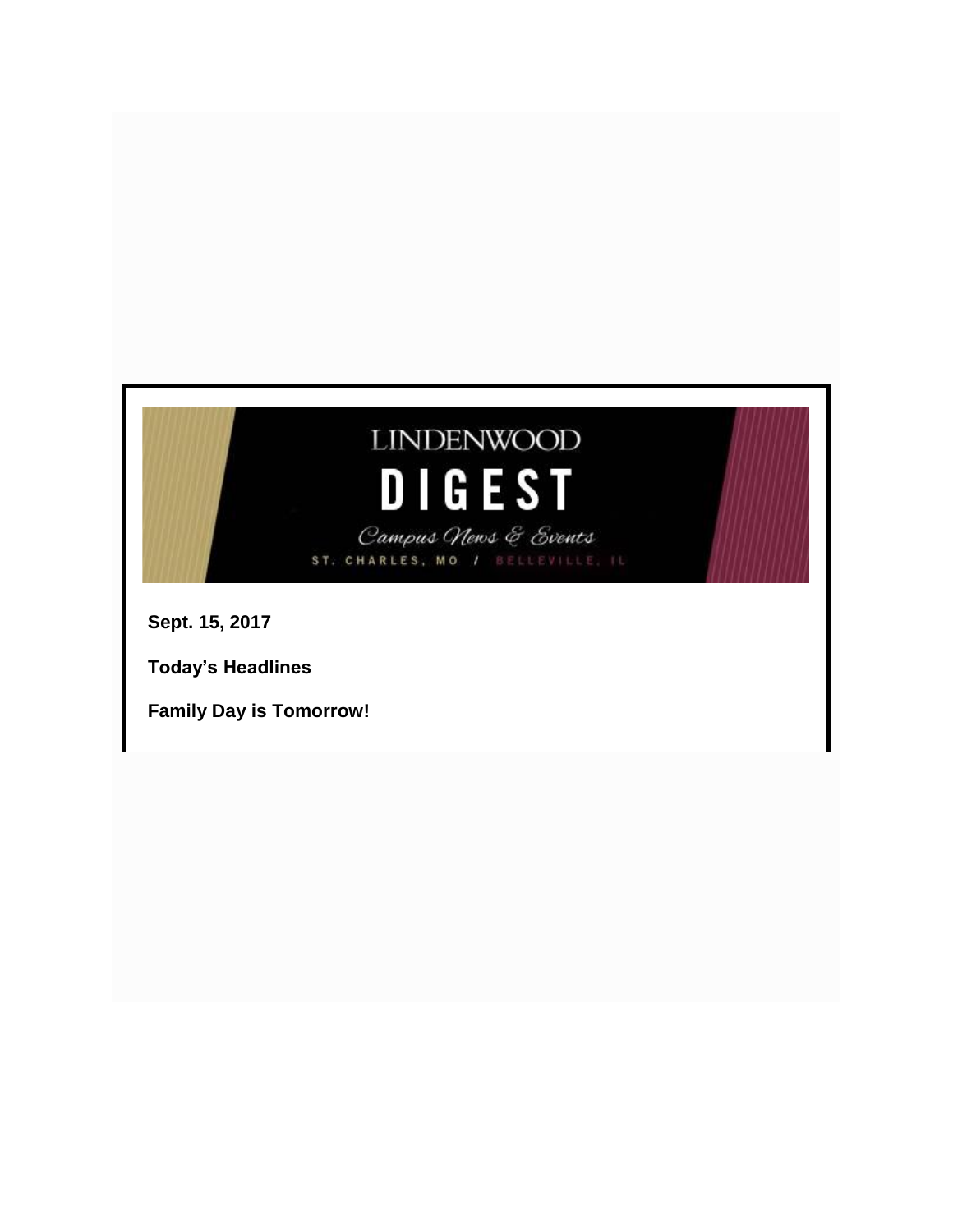Come join the Lindenwood community as we celebrate Family Day tomorrow,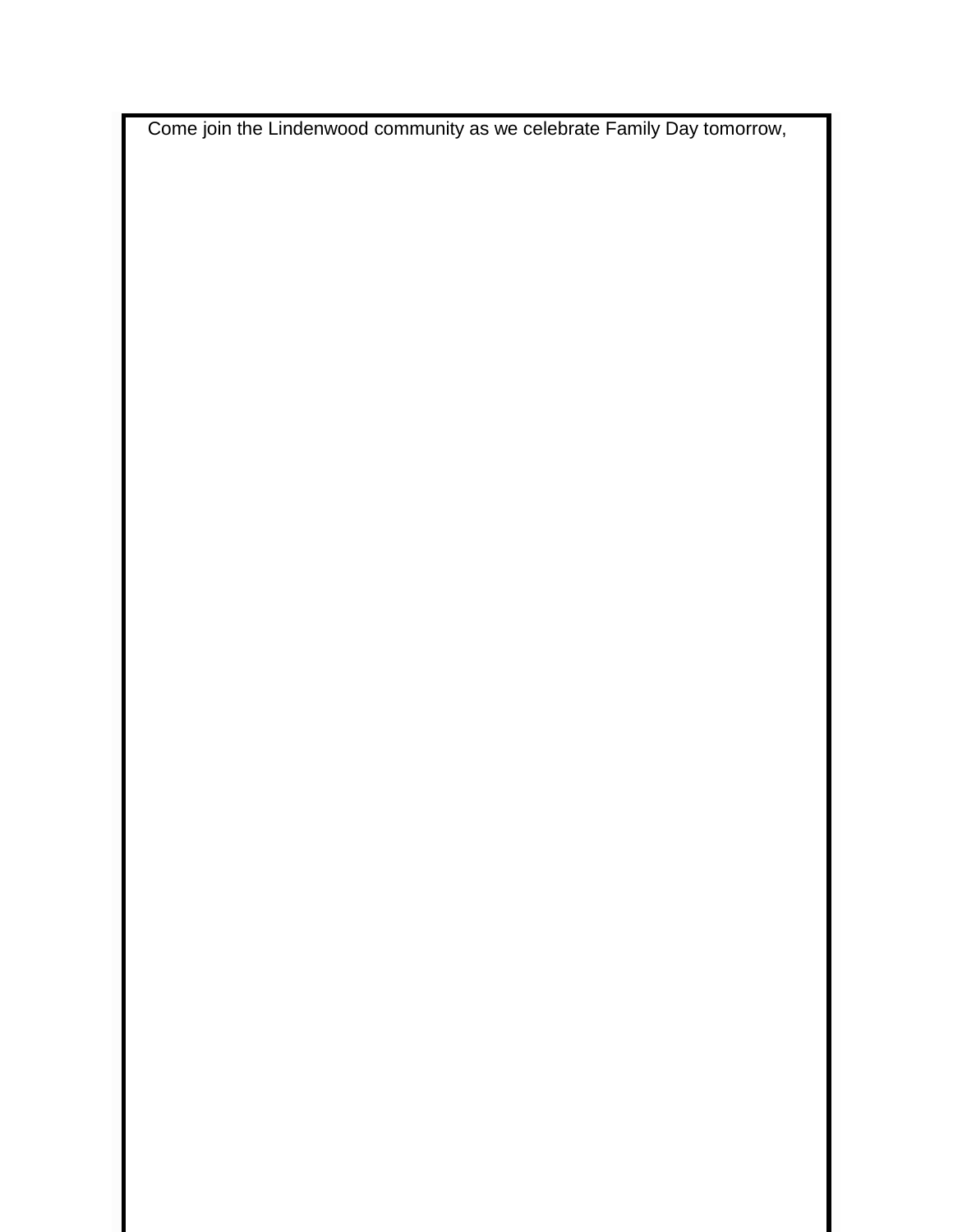Sept. 16! We invite your family to come share in the Lindenwood experience and see what makes being a Lion like no other! Events include a Kid's Corner, International Festival, Ice Cream Social, Football Game, and much more. For a full schedule of events, ticket details, and , hotel and travel information, please visit [www.lindenwood.edu/familyDay/.](http://www.lindenwood.edu/familyDay/)

#### **Football Hosts Washburn On Family Day This Saturday**



As part of the Family Day activities on campus this Saturday, the Lindenwood football team will host Washburn in a 6 p.m. game at Hunter Stadium. The Lions dominated their home opener last week, knocking off Northeastern State by a 49-10 score. The result was the most complete

performance that the program has had since moving to the NCAA level. Lindenwood will have to repeat that performance against a Washburn squad



that is 1-1 on the season. The Ichabods lost by just six points last week to No. 1 Northwest Missouri, and is currently receiving votes in the national poll.

Admission to the game is free for all Lindenwood faculty and staff.

#### **Participants, Convertibles and Drivers Needed for 2017 Homecoming Parade**

The Homecoming Committee is in need of convertibles and drivers for the Homecoming Parade taking place on Saturday, Oct. 14, from 10:30 -11:30 a.m. Please contact Nikki Cornwell at [ncornwell@lindenwood.edu](mailto:ncornwell@lindenwood.edu) if you are available to provide a car, driver, or both. Convertibles will need to be able to transport two people (other than the driver). Thanks so much in advance for your help with this important event!

## **Saint Louis Zoo President and CEO Bonner to Speak Sept. 19**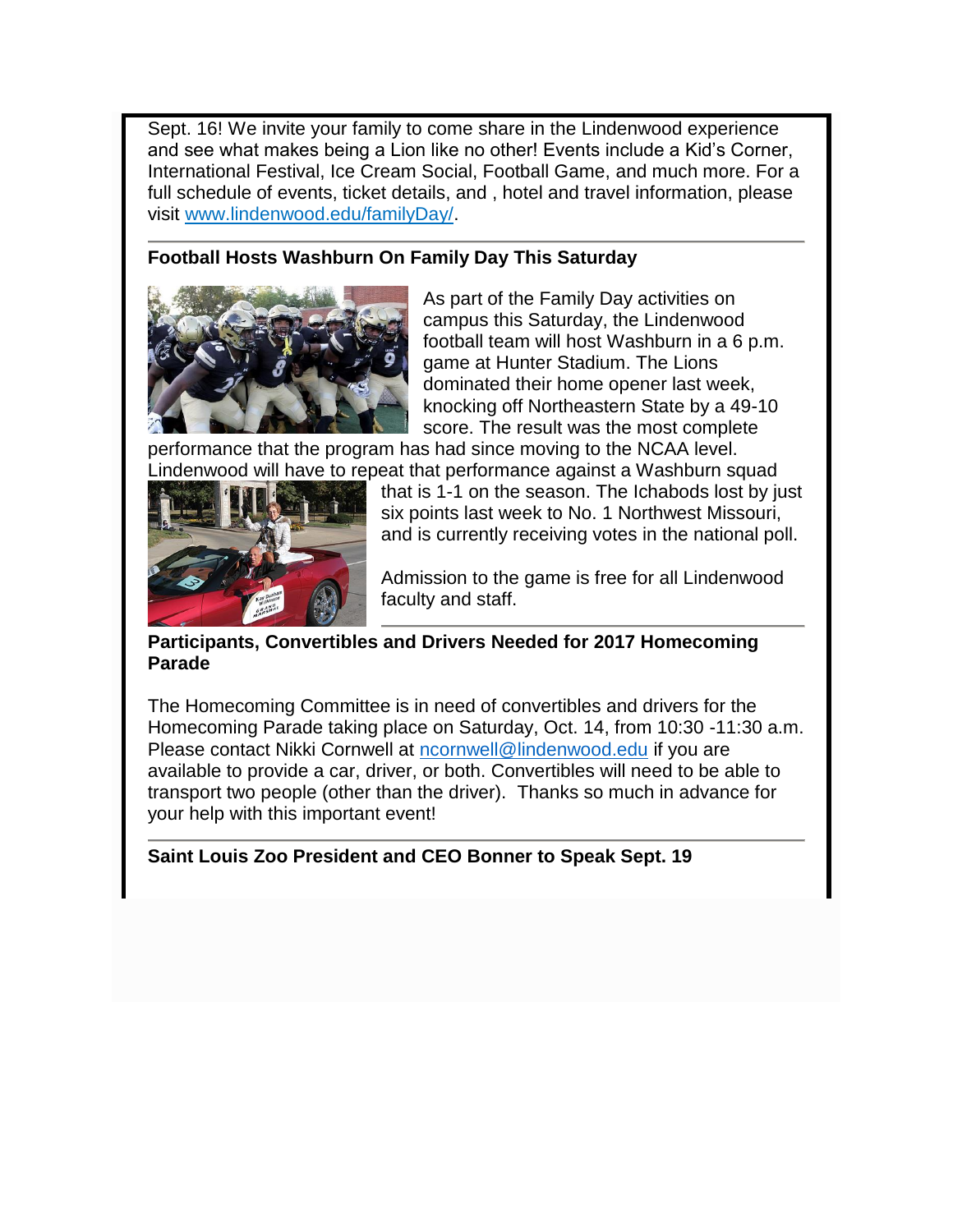

The Center for International and Global Studies welcomes Saint Louis Zoo President and CEO Dr. Jeffrey Bonner as he presents "The Saint Louis Zoo WildCare Institute: Global Conservation" Tuesday, Sept. 19 at 7 p.m. at Dunseth Auditorium in Harmon Hall. Admission is free and the event is open to the public.

The event is part of the International Speaker Series.

For more information, visit the [website.](http://www.lindenwood.edu/academics/centers-institutes/center-for-international-and-global-studies/speaker-series/)



It's that time of year again! The Lindenwood Dark Carnival is right around the corner on Oct. 25! Mark your calendar, as this will be the best year ever: more booths, more food, great music, and great prizes!

Volunteer opportunities abound-please sign up at: <http://www.lindenwood.edu/dark-carnival/volunteer-registration/>

We would love 100% department participation and there will be winning prizes. For questions regarding volunteer opportunities please contact Cheryl Delaporta at [cdelaporta@lindenwood.edu.](mailto:cdelaporta@lindenwood.edu)

**Ferrarini Named New Professor of Economic Education**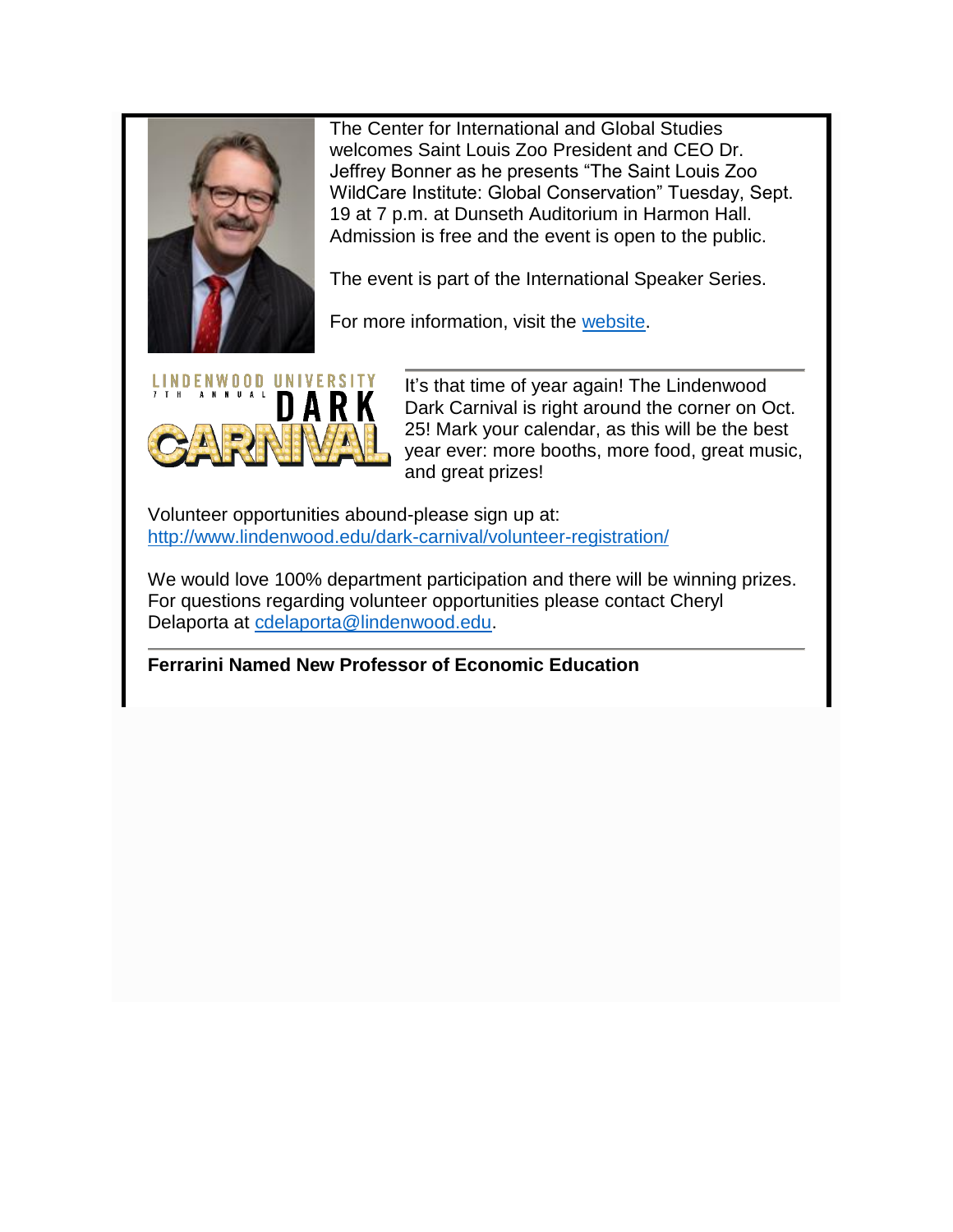Tawni Hunt Ferrarini, Ph.D. has joined Lindenwood University as the new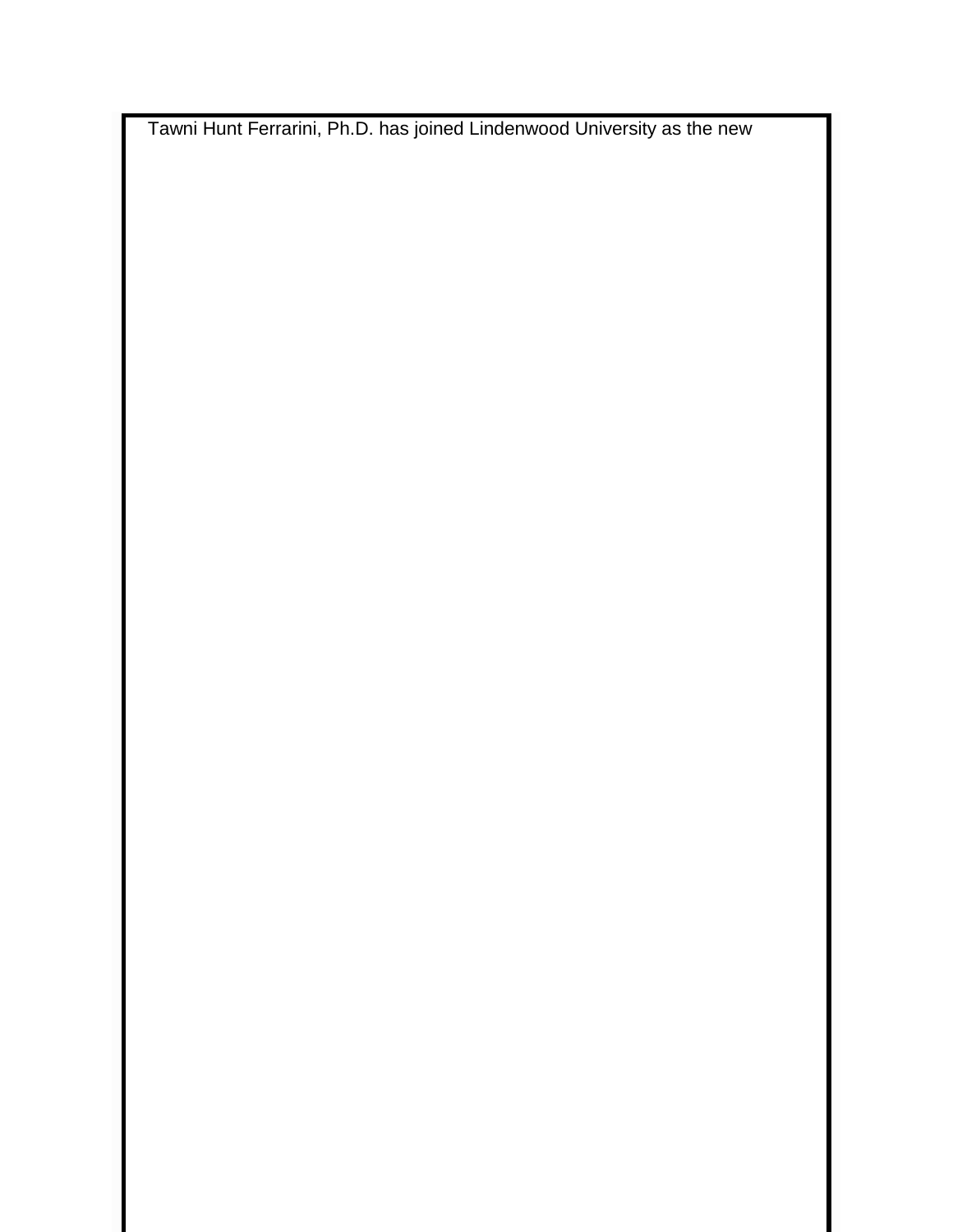Robert W. Plaster Professor of Economic Education. She will be a member of the economics faculty in the PSB&E and a senior research fellow in the Hammond Institute. Dr. Ferrarini's appointment to Lindenwood's first named professorship was effective Aug. 17.

In addition to her duties as a PSB&E faculty member, Ferrarini's role will be to work with the School of Education to create programs at Lindenwood University for training educators to teach economics and financial literacy, and improve economics education statewide.

Most recently, Ferrarini was the Sam M. Cohodas Professor at Northern Michigan University. She is the 2015 president of the National Association of Economic Educators, the inaugural recipient of the National Association of Economic Educator's Abbejean Kehler Award, beneficiary of the 2009 Michigan Economic Educator of the Year Award, and a 2009 Distinguished Faculty at Northern Michigan University.

**HLC Fact of the Day: "HLC Assurance Argument: Subcomponent 4B4" (with specific focus on "Culture of Continuous Improvement")**

In the HLC Criteria for Accreditation, Subcomponent 4B4 says: *The institution's processes and methodologies to assess student learning reflect good practice, including the substantial participation of faculty and other instructional staff members.*

In our Assurance Argument being prepared for HLC, and in support of the 4B4 standard, this is what we say regarding "culture of continuous improvement": [Read](http://felix.lindenwood.edu/newsletter/2017_09/fact_sept15.pdf) more

## **Digital Organization Training**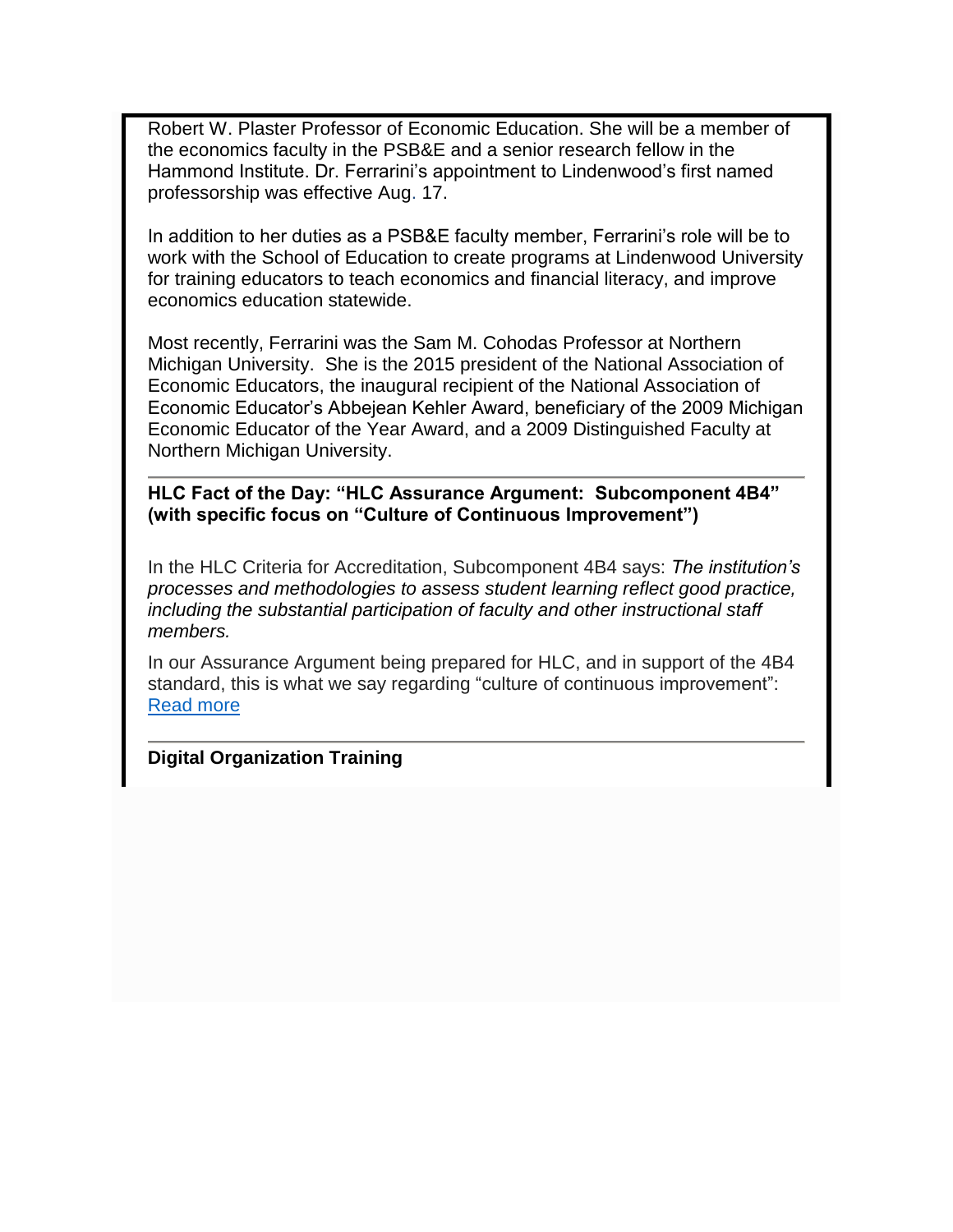A [Digital Organization Training session](http://felix.lindenwood.edu/newsletter/2017_09/digitalorgflyer.pdf) presented by Jennifer Stewart of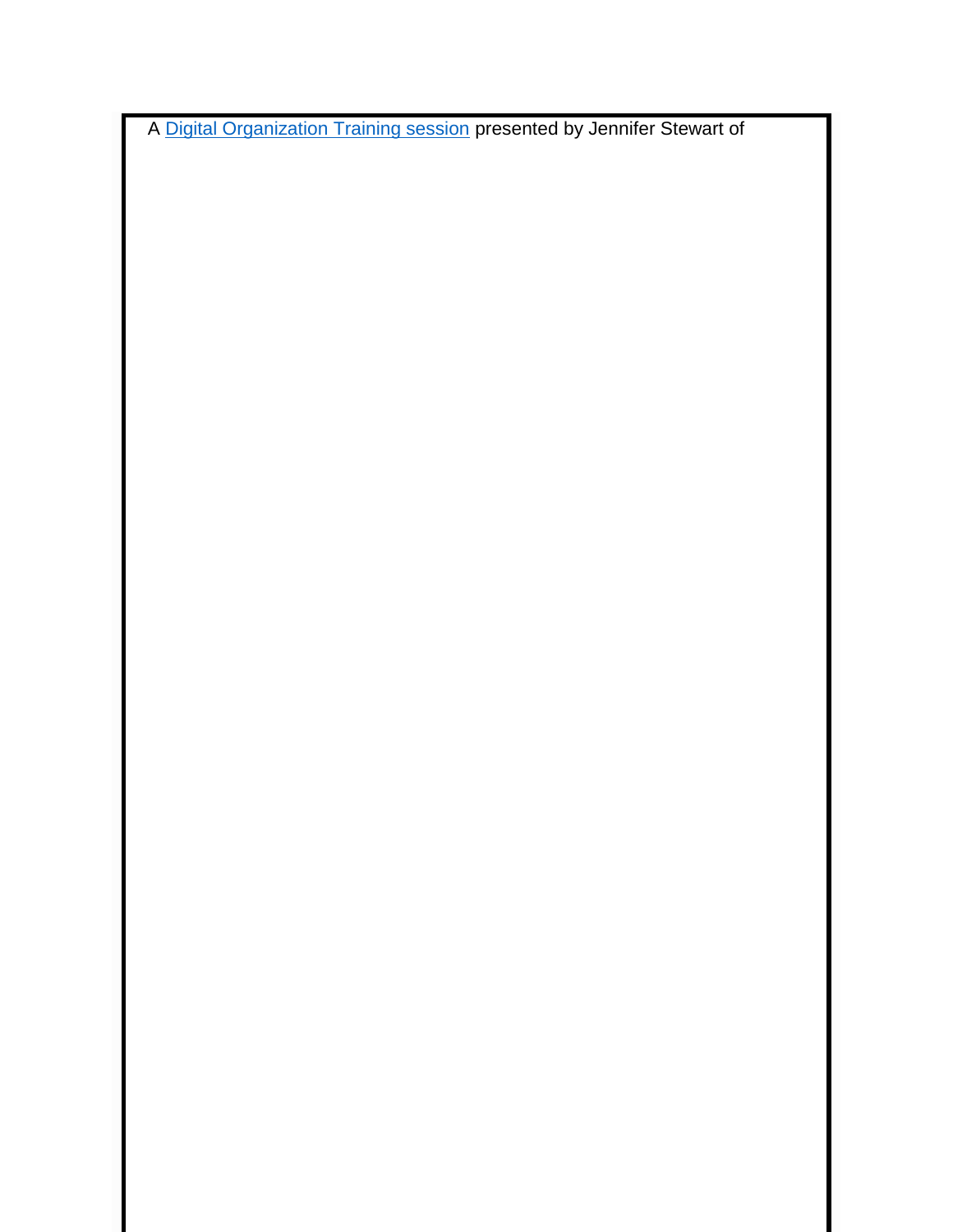Personal Assistance Services will be offered Oct. 2 at 3 p.m. in the LARC Theater, Room 343. Feeling overwhelmed with the number of emails coming into your email inbox? Having difficulty staying productive while on your computer? This presentation will help you organize, prioritize, and learn the secrets of digital organization and productivity! [Reserve your seat today!](https://www.eventbrite.com/e/digital-organization-tickets-37702578427) Space is limited to 87 people.

#### **Assessment Tip of the Week: "Assessment Institute in Indianapolis: October 22-24, 2017"**

The annual [Assessment Institute](http://assessmentinstitute.iupui.edu/) in Indianapolis is one of the country's best assessment conferences, if not the best. Lindenwood faculty and staff members have attended the conference the past three years and have been presenters the past two years. Here is what the Institute says on its website: [Read more](http://felix.lindenwood.edu/newsletter/2017_09/tip_sept15.pdf)

## **Lion's Pride Market Express Opens Sept. 18**

Get ready for a brand new dining experience coming to Harmon Hall in the Fall! The **Lion's Pride Market Express** will be opening Sept. 18! This convenient dining facility will have a wide selection of fresh sandwiches, quick snacks, healthy options, and gourmet coffee. The Lion's Pride Market Express will accept meal plans, cash, and Dining Dollars and will be open from 7 a.m.–7 p.m. Monday–Thursday and 7 a.m.–2 .p.m on Friday. Commuters, faculty, and residents alike will love this fresh, convenient dining option.

## **Homecoming Court Nominations Now Open**

Homecoming Court nominations are now open! Do you know a deserving Lion who goes above and beyond and truly helps make Lindenwood like no other? Nominate them to be a part of the 2017 Homecoming Court! We are now accepting nominations for Freshman, Sophomore, and Junior attendants and Senior King and Queen candidates. Nominations can be submitted through the homepage of Involve U and are due by Sept. 25 at 8 a.m. For questions, please contact Rachel Tolliver at [rtolliver@lindenwood.edu.](mailto:rtolliver@lindenwood.edu)

## **Advisors Needed**

Hello, faculty and staff! We have a couple of student organizations who are in need of an advisor.

- Circle K
- Lindenwood University Collegiate Democrats

Time commitments for advisors vary from organization to organization, but it's not typically something that is too terribly time-consuming. And working closely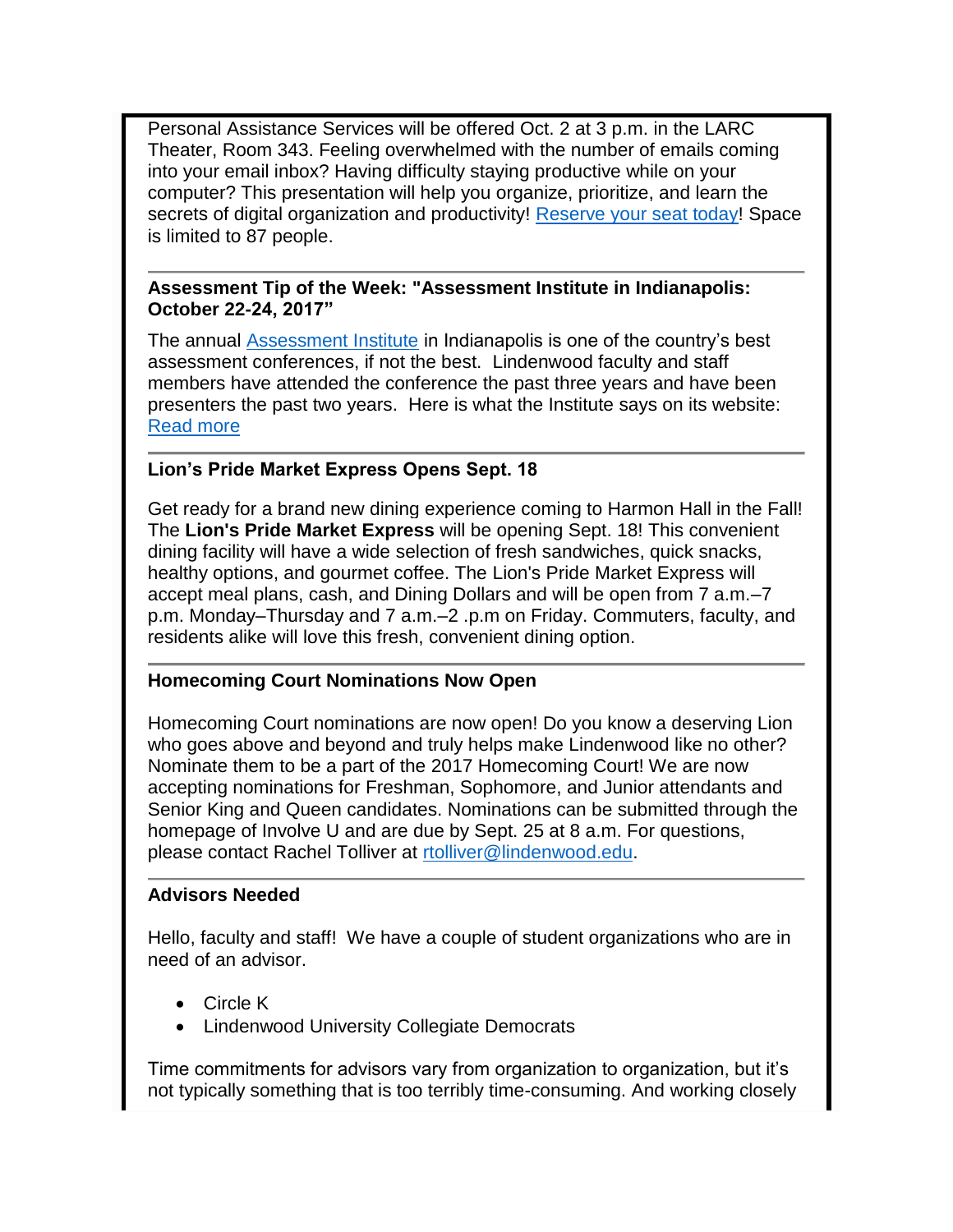with our students is certainly very rewarding! If you would be interested in serving as advisor for either organization (or both), please contact Angie Royal at [aroyal@lindenwood.edu.](mailto:aroyal@lindenwood.edu)

#### **Dissertation Defense**

**Doctoral Candidate:** Laticia Garbarini **Chairperson:** Dr. John Long **Title: "Comparison of the Completion Pathways of Four Categories of Doctoral Students from a Midwestern University"**

**Date:** Friday Sept. 29, 2017 **Time:** 8 a.m. **Place:** Roemer 219

## **Alumni Plaza Returns for Sept. 16 Football Game**



Lindenwood alumni, faculty, staff, and friends are invited to join us at the Alumni Plaza Saturday, Sept. 16, for Lions football against the Washburn Ichabods. Kickoff is at 6 p.m.

Alumni Plaza tent admission is \$6 for one or \$10 for two (includes game and food), and

children age 12 and under are free.

Faculty and staff with an ID card are admitted for free and charged \$5 for food. The plaza is located above the Spellmann Center end zone.

## **Parking on Watson Street to be Restricted at Start of Semester**

Due to a water project by the City of St. Charles northeast of the St. Charles campus, parking on Watson Street will remain restricted at the start of the semester until that portion of the project is completed. All students and employees are encouraged to give themselves extra time in the morning to find available parking. Nearby lots include the Roemer Hall and Harmon Hall lots and the parking lot of the Presbyterian Church at Sibley and Gamble Streets.

Updates will be posted when they become available.